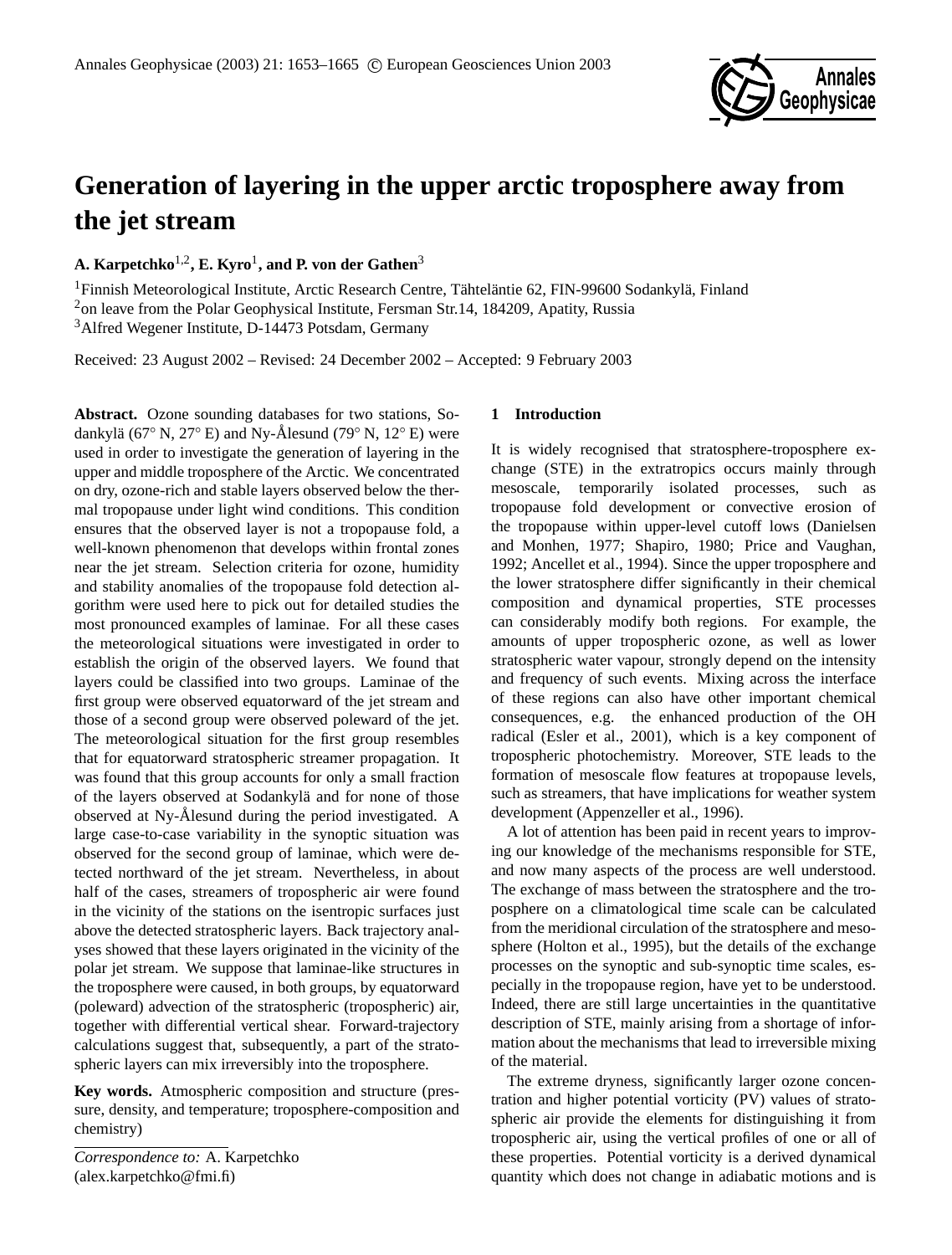defined as:  $PV = -g \cdot (\zeta + f) \cdot \partial \theta / \partial p$ . Here, g is gravity acceleration, p is pressure,  $\theta$  is potential temperature,  $\zeta$  and  $f$  are the isentropic relative and planetary vorticities, respectively. A PV value can be used as a definition of tropopause, and usually the threshold value is set near 2 PVU (1 PVU =  $10^{-6}$  km<sup>2</sup>kg<sup>-1</sup>s<sup>-1</sup>).

The existence of layers of high ozone concentration in the upper troposphere, as well as layers of low ozone concentration in the lower stratosphere, has long been recognised (Dobson, 1973). Layering of stratospheric air within the middle and upper troposphere is usually observed in the vicinity of a jet stream (Danielsen et al., 1970; Shapiro, 1980). This phenomenon is known as a tropopause fold, and results from the ageostrophic vertical circulation across an upper-level front (Hoskins and Bretherton, 1972). Threedimensional, as well as continuous pictures of tropopause fold development have been obtained using airborne in-situ gas measurements and both airborne and ground-based lidar observations (Danielsen et al., 1987; Browell et al., 1987; Ancellet et al., 1991). Only a few years ago the statistical properties of tropopause fold occurrence were obtained from regular balloon-borne observations (Van Haver et al., 1996; Beekmann et al., 1997). It should be mentioned here that a tropopause fold on its own does not lead to irreversible mass transfer between stratosphere and troposphere, and the main part of the stratospheric air that descends during upper-level frontogenesis then returns to the stratosphere as a result of the frontolitic vertical circulation. The irreversible stratosphereto-troposphere mixing of part of the intruded tongue is due to the presence of other processes that usually accompany the tropopause fold. These processes include instabilities (e.g. clear air turbulence, streamer fragmentation) and diabatical processes (moist convection, radiation) (Langford and Reid, 1998; Shapiro, 1980; Cho et al., 1999; Appenzeller and Davies, 1992).

Since the early STE studies the investigation of layering in the vicinity of tropopause was restricted mainly to the tropopause fold events. However, there are evidences that not all layers near the tropopause could be referred to as a tropopause fold (Van Haver et al., 1996; Zachariasse et al., 2000; Bithell et al., 2000). Zachariasse et al. (2000) suggested distinguishing between tropopause folds and filaments because "in folding the vertical movement is important, whereas for the filaments horizontal stretching is more important". We adopt this definition here but it should be also taken into account that the horizontal transport could follow initial descent of the air in the fold. It is important to repeat that tropopause fold is a reversible process (Shapiro, 1980), whereas subsequent quasi-horizontal transport and strong deformation of the global-scale tracer fields start during the nonlinear phase of the wave development as a result of wave breaking that is, in turn, an irreversible process (Thorncroft et al., 1993; Peters and Waugh, 1996). The term Rossby-wave breaking was probably first used by McIntyre and Palmer (1983) to describe the strong deformation of the initially undular passive tracer (e.g. potential vorticity) contours on an isentropic surface. Peters and Waugh (1996)

suggested a distinction between poleward and equatorward Rossby wave breaking, depending on the direction in which the material has been transported. The deformation can take the form of streamers frequently observed in the tropopause region in water vapour images and isentropic PV charts (Appenzeller and Davies, 1992; Appenzeller et al., 1996). The streamers stem from the initial tropopause fold, propagate through the jet stream and create strong horizontal gradients of tracers away from the jet stream. The resulting gradients combined with vertical shear create the potential for folding of tracer surfaces and subsequent mixing (Appenzeller and Holton, 1996). This process could be of importance in the generation of layering near the tropopause region.

Transport of subtropical tropospheric air into the lower stratosphere by the breaking of Rossby waves near the subtropical jet was recently studied by Bradshaw et al. (2002). Layering in the troposphere away from the jet stream has been studied less. This is especially true for the Arctic, since only a few observational studies connected to STE have been performed (e.g. Shapiro et al., 1986). The main goal of this investigation is to establish the connection between the layering of stratospheric air in the upper and middle troposphere away from the jet stream and the dynamical processes involved. In this paper, both case studies and a statistical approach are presented to describe layering generation in the Arctic troposphere.

## **2 Data and method**

Ozone sounding data sets from two Arctic stations were used in this investigation. Regular balloon-borne measurements of ozone have been performed at Sodankylä, (67.4° N, 26.7° E) since 1988. Up to April 2000 more than 800 profiles had been recorded. The frequency of the soundings varies between one per week during the summer and autumn, and one per day during intensive winter-spring campaigns. There were a few periods with less frequent soundings, but these were mainly at the beginning of the observation series. The ozonesonde data set for Ny-Ålesund (78.9° N, 12.0° E) was available for the period from November 1991 until April 2000 and consists of more than 900 profiles. In addition to ozone measurements, the data sets also include pressure, temperature, humidity, and wind data. Additional data for case study analysis were available from the routine daily meteorological radiosonde measurements performed at Sodankylä.

Fields of meteorological variables, such as geopotential heights, temperature and the  $u$ - and  $v$ -components of the wind have been retrieved from the European Centre for Medium Range Weather Forecasts (ECMWF) T213-analyses that have a horizontal resolution of about 0.6◦ . In order to more realistically reflect the density of the observational network, a regular 1° resolution in both latitude and longitude was chosen. We used data bases with both pressure and model hybrid-sigma vertical coordinates. Linear interpolation between model levels was used to obtain meteorological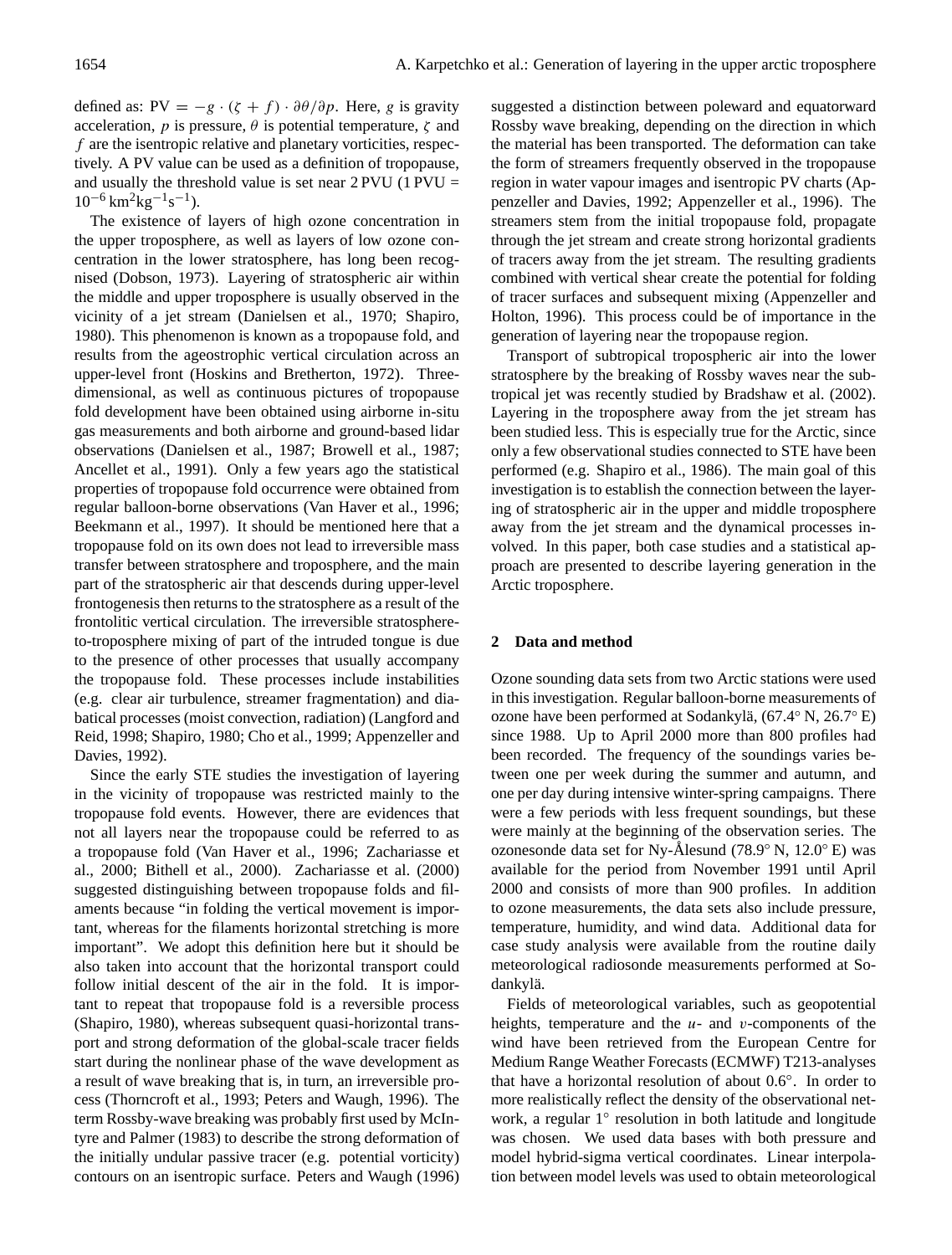

**Fig. 1. (a)** Sodankylä profiles of ozone, relative humidity, temperature and wind speed at 12:00 UTC on 10 November 1993 and **(b)** 300 hPa geopotential height (decameters) at 12:00 UTC on 10 November 1993. Superimposed are wind vectors. Sodankylä is marked with a diamond.

fields on isentropic levels. Isentropic PV-calculations were performed using the method described in Rummukainen et al. (1994).

Backward and forward isentropic trajectories of air particles were constructed using HYSPLIT 4 (HYbrid Single-Particle Lagrangian Integrated Trajectory Model, 1997; web address: http://www.arl.noaa.gov/ready/hysplit4.html, NOAA Air Resources Laboratory, Silver Spring, MD). The details of the model are described in Draxler (1996). The wind fields that drive the trajectories are given on the polar stereographic grid with horizontal resolution of about 190 km at standard pressure levels. These fields are extracted from original meteorological analysis, produced by the National Centers for Environmental Prediction (NCEP) operational model with a resolution of 1° in both latitude and longitude. Isentropic trajectories have the advantage that they depend only on the horizontal components of the assimilated winds, while 3-D trajectories require a less accurate vertical velocity field. The accuracy of isentropic trajectories depends on the intensity of the diabatic processes, which in the isentropic approach are neglected. For the dry tropopause region such an assumption is valid over the period of a few days used in this analysis. Other sources of error in trajectory calculations arise from interpolation of sparse meteorological data, observational errors and sub-grid-scale phenomenon.

To pick out layering events from the complete ozonesonde data sets we used the automatic algorithm developed by Van Haver et al. (1996) for tropopause fold detection. This algorithm allows for the detection of a stratospheric intrusion from profiles of ozone, temperature, pressure, humidity and wind. The threshold values used in the algorithm were as follows: (1) the ozone mixing ratio should be enhanced by at least 25% compared to the climatological mean and compared to adjacent minima in the ozone profile, (2) the static stability should be larger than 11.5 K per 100 hPa, and (3) the relative humidity should be below 25%. It is worth mentioning here that, as found by Van Haven et al. (1996), the statistics of stratospheric layers obtained with an automatic algorithm depend only to a small extent on the humidity criterion. They concluded that a humidity criterion is to a large extent redundant. We found that skipping the criterion changes the results by less than 10% and so the dry bias of the radiosonde humidity sensor (e.g. Miloshevich et. al., 2001) would not influence the results significantly.

In order to exclude the tropopause fold events, all cases observed in the jet stream were rejected. Thus, we only accepted events when the following conditions were fulfilled: (4) maximum wind speed in the troposphere should be lower than 20 m/s or (5) the vertical wind shear throughout the free troposphere should be less than  $5 \text{ ms}^{-1}$  per km. Through the thermal wind equation, condition (5) implies the absence of well-developed frontal zones in the vicinity of the station. It turned out that in only a few cases did the wind speed exceed the threshold value for a jet stream in combination with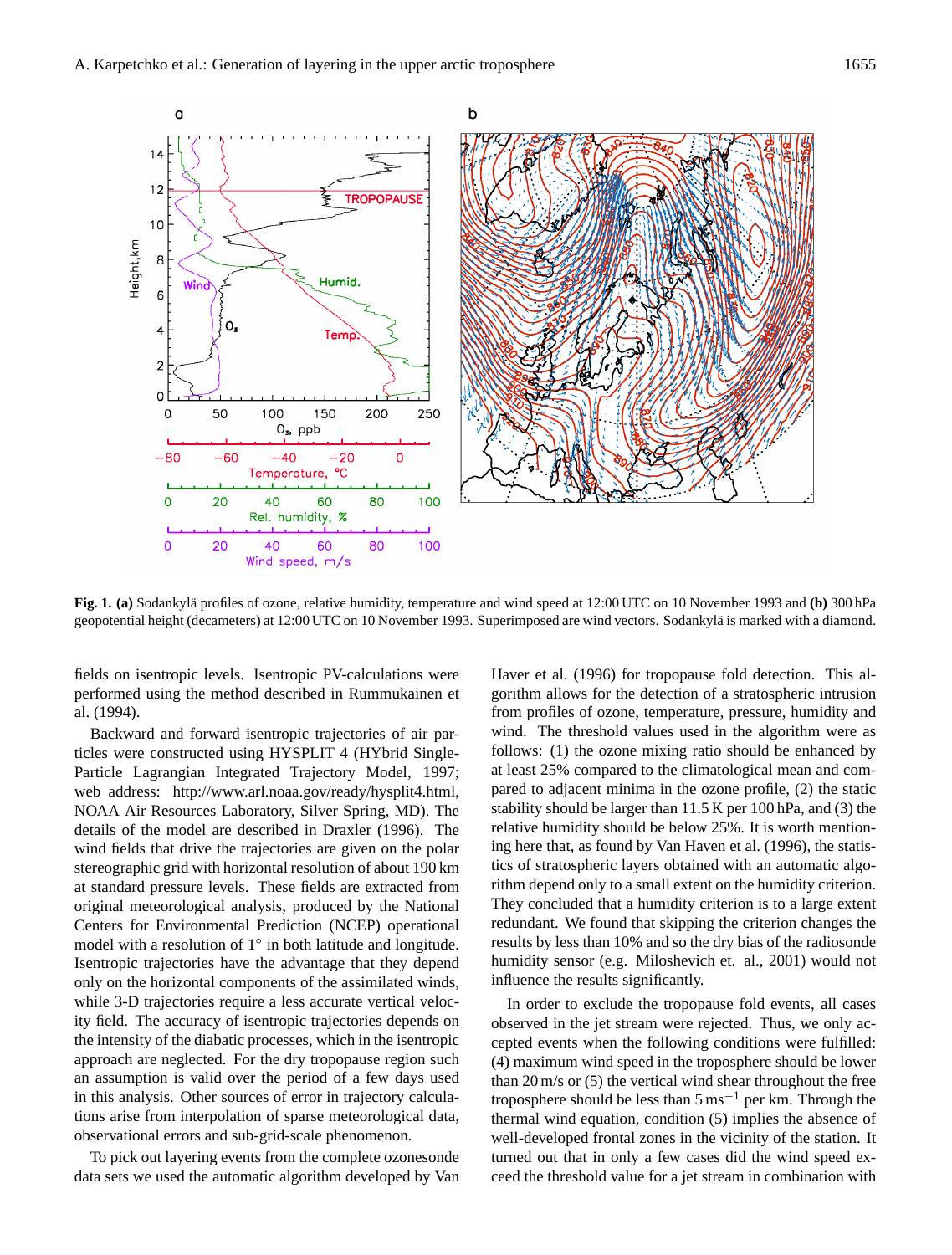a weak wind shear. Including these additional cases does not impact the general conclusions.

# **3 Generation of layering resulting from an equatorward rossby wave breaking event**

We start with a case observed on 10 November 1993 at Sodankylä. Balloon-borne observations made at 12:00 UTC on that day are presented in Fig. 1a. An ozone maximum of 115 ppb is located between 7 and 9 km, corresponding to a potential temperature range of 305–320 K. A temperature inversion is located at the bottom of the layer and the relative humidity decreases within the inversion from 50% to 10%. The second layer of enhanced ozone values centred on the 329 K isentropic level is located just below the thermal tropopause, with an ozone maximum of 185 ppb at 10.5 km. The maximum wind speed in the troposphere does not exceed 17 m/s, which is lower than values usually observed in a jet stream. Nevertheless, vertical wind shear is observed above 6.5 km. First, the wind speed decreased from 17 m/s to lower than 5 m/s at about 8 km and then increased again to 16 m/s at 9 km. Oscillations in the wind speed follow those in the ozone, but with the opposite sign. The second minimum in wind speed also coincides with the ozone maximum. The wind direction changed from 230–250◦ below the first ozone maximum to 120° in its upper part and then to 310–330° at 12 km.

Geopotential heights and wind vectors on the 300 hPa pressure surface for 10 November are depicted in Fig. 1b. The jet stream is seen to propagate far northwards, with the station positioned on its equatorward side. The amplification of the ridge, which followed the poleward excursion of the jet stream, resulted in the development of a cutoff anticyclone centred over Northern Scandinavia. Another significant synoptic-scale feature on the map is the upstream-tilted trough southeast of Sodankyla, stretching from the Taimyr ¨ Peninsula towards the Ukraine.

Successive 310 K isentropic PV charts, as presented in Fig. 2, provide a useful tool for investigating the development of synoptic systems in a dynamical context. The 310 K isentropic level corresponds to the lower ozone layer just below 8 km. In this investigation we have adopted the 1.6 PVU contour as a threshold value between the troposphere and the stratosphere (Danielsen and Hipskind, 1980). On 7 November (Fig. 2a), the deep equatorward excursion of the trough above the North Atlantic has led to the formation of a stratospheric streamer, which can be seen as a high PV band just west of Ireland. Stratospheric air descended down to 600 hPa in a tropopause fold on the western flank of the trough. This streamer was advected with the large-scale flow northeastward during the next 3 days (Fig. 2b–d). By 12:00 UTC on 10 November the streamer had developed into a thin meandering streamer, the tip of which reached the station (Fig. 2e). Amplification of the wave perturbation on the band eventually led to the fragmentation of the streamer and formation of the vortex centred at  $60°$  N,  $50°$  E (Fig. 2f). The growth of

wave perturbation can be explained by the dynamical instability (Appenzeller et al., 1996). It was shown theoretically that a two-dimensional streamer is subject to a baroclinically modified form of classical barotropic instability (e.g. Schär and Davies, 1990).

The evolution of the streamer presented in Fig. 2 shows all the features of the life-cycle of the LC1 type of equatorward Rossby wave breaking (Thorncroft et al., 1993; Appenzeller et al., 1996): initialisation, upstream tilting and equatorward propagation during the maturing stage, wave development on the band and fragmentation into a train of the vortices. We believe that, as the streamer passed over the station, it was observed in the sounding as a dry, ozone-rich and stable layer centred at a height of about 8 km, that is about 310 K. Trajectory analysis (not shown) confirms that air at about 310 K originated from the tropopause region near the streamer depicted in Fig. 2a. It should be mentioned, however, that the synoptic-scale poleward advection of tropospheric air that occurred simultaneously with the stratospheric streamer propagation, rather resembles poleward Rossby wave breaking. Indeed, development of the cutoff anticyclone, usually referred to as a "blocking anticyclone", is a typical feature of P2-type Rossby wave breaking (Peters and Waugh, 1996).

The laminae structure in the upper troposphere and lower stratosphere is evident from the sonde profile where the static stability correlates positively with ozone. However, vertical profile of PV from ECMWF analysis revealed only a monotonic increase, with stratospheric values starting from 310 K. ECMWF wind agrees quite well with the radiosonde observation up to about 8 km with maximum absolute deviation less than 4 m/s. However, the analysis fails to see the wind maximum at 9 km. Since PV fields are derived from the wind fields we conclude that ECMWF resolution is too coarse to resolve fine laminae present in the radiosonde profile higher than 320 K. However, examination of PV maps reveals streamers of low PV air above 320 K in the vicinity although not exactly above the station. We refer to this case as an example of layering resulting from equatorward breaking, because observation of the layering was made southward of the jet stream in the anticyclonic large-scale flow shear. It is a stratospheric streamer at 310 K that has propagated through the jet stream and intruded into the upper troposphere. Horizontal ozone gradients caused by the streamer, together with differential vertical shear resulted in folding of ozone surfaces that led to a laminae-like structure in the upper troposphere and lower stratosphere.

Such a far northward penetration of the jet stream is not part of the day-to-day weather system development in high latitudes; Sodankylä is usually located north of the polar front. Therefore, it would be expected that poleward Rossby wave breaking plays a more important role in layering generation in the Arctic. We now proceed with a case study of layering observed on the northward side of the jet stream.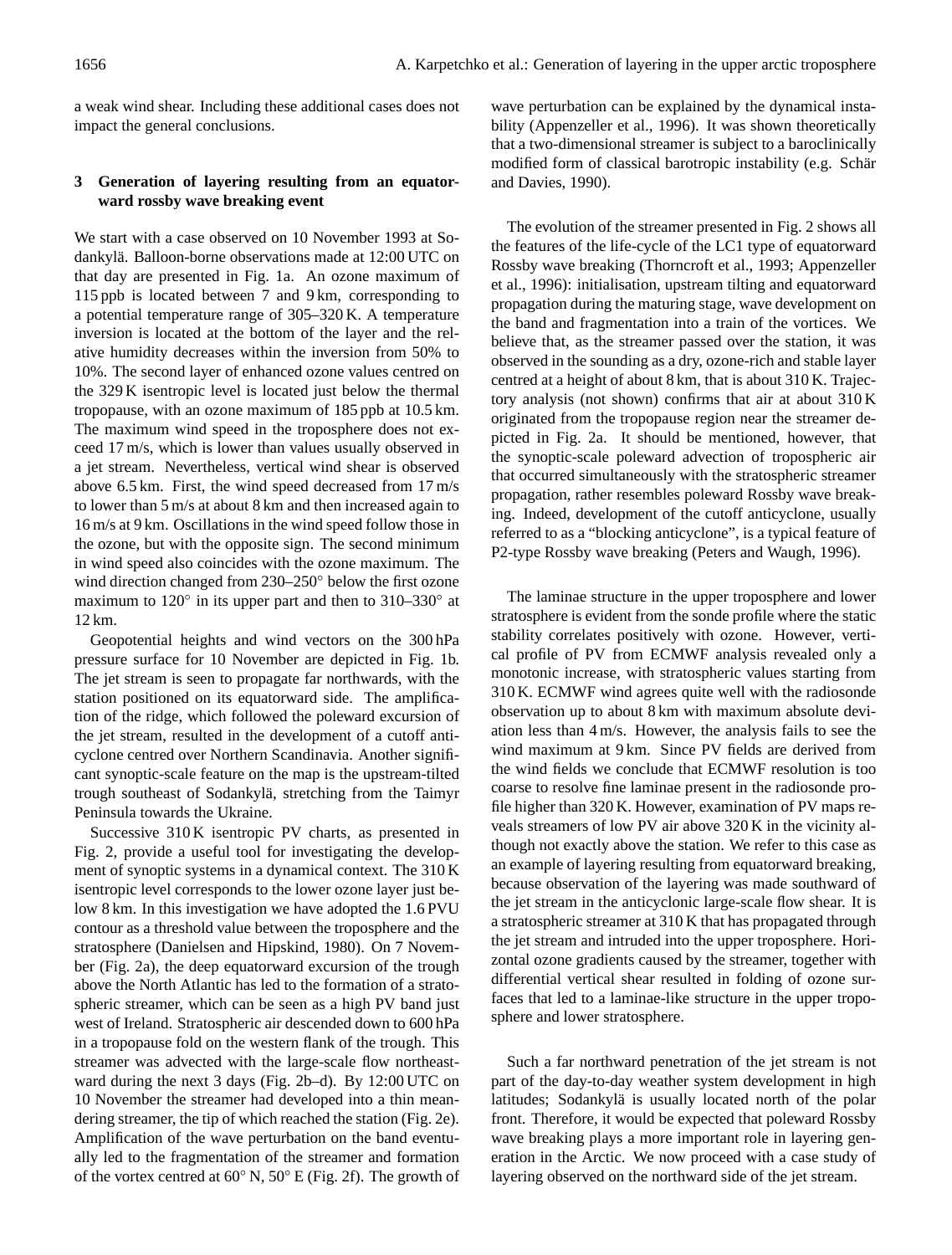

**Fig. 2.** PV charts calculated for the 310 K isentropic surface at **(a)** 12:00 UTC on 7 November; **(b)** 00:00 UTC **(c)** 12:00 UTC on 9 November **(d)** 00:00 UTC **(e)** 12:00 UTC on 10 November; **(f)** 12:00 UTC on 11 November. Sodankylä is marked with a diamond. Only PV > 1.6 PVU is coloured.

# **4 Generation of layering resulted from a poleward rossby wave breaking event**

The event presented here was observed on two successive ozone soundings on 16–17 February 2000 at Sodankylä. The sounding performed at 12:00 UTC on 16 February revealed a dry, stable and ozone-rich layer between 5.5–6.6 km with maximum ozone of about 100 ppb at 6.2 km (Fig. 3a). In this layer the potential temperature increased rapidly from 289 K at 5.5 km to about 300 K at 6.6 km, with maximum ozone occurring at the  $297$  K level. The Brunt-Väisälä frequency in this layer ( $N \approx 1.8 \cdot 10^{-2} s^{-1}$ ) was close to stratospheric values. A temperature inversion was located at the bottom of the layer and relative humidity dropped within the inversion from 20% to less than 5%. This layer appeared on the sounding at 12:00 UTC on the following day (not shown), between 6.1–6.6 km, with maximum ozone of about 90 ppb at 6.4 km and the potential temperature increasing less sharply from 293 K to 297 K in this layer ( $N \approx 1.6 \cdot 10^{-2} s^{-1}$ ). On 16 February the speed of the light wind was not greater than 8 m/s throughout the troposphere, with a wind direction of 40–50◦ below and above the layer and of 80–110◦ within the layer. The wind increased slightly on 17 February, having a maximum speed as high as 15 m/s; this is, nevertheless, too low for a jet stream. Wind direction within the layer was

about 130◦ whereas outside the layer it was of 180–210◦ below and about 100◦ above the layer.

Such light winds observed at the station are in good agreement with the ECMWF wind and geopotential heights analysis (Fig. 3b). From this figure it is seen that the jet stream on the 300 hPa surface was positioned far south of the station at 12:00 UTC on 16 February. Comparison of the ECMWF wind with radiosonde wind shows good agreement throughout troposphere and lower stratosphere, with a maximum absolute deviation of about 2 m/s. The train of upper-level lows can be seen on the map. The easternmost low was positioned above the archipelago of Novaya Zemlya. The second low is seen westward of the station, with its centre above the northwestern part of the Norwegian Sea. The most intensive third low is positioned southeast of Iceland within a developing trough.

The passage of the layer over the station is observed in the daily routine radio soundings performed at Sodankyla¨ (Fig. 4). The tightening of the isotherms in the upper part of the picture shows the more stable stratosphere. Some tightening of the isotherms marking the stable layer can be seen in the centre of the picture between 6 and 8 km. This layer appeared at noon on 15 February and had passed over the station by noon on 17 February. It can be seen that the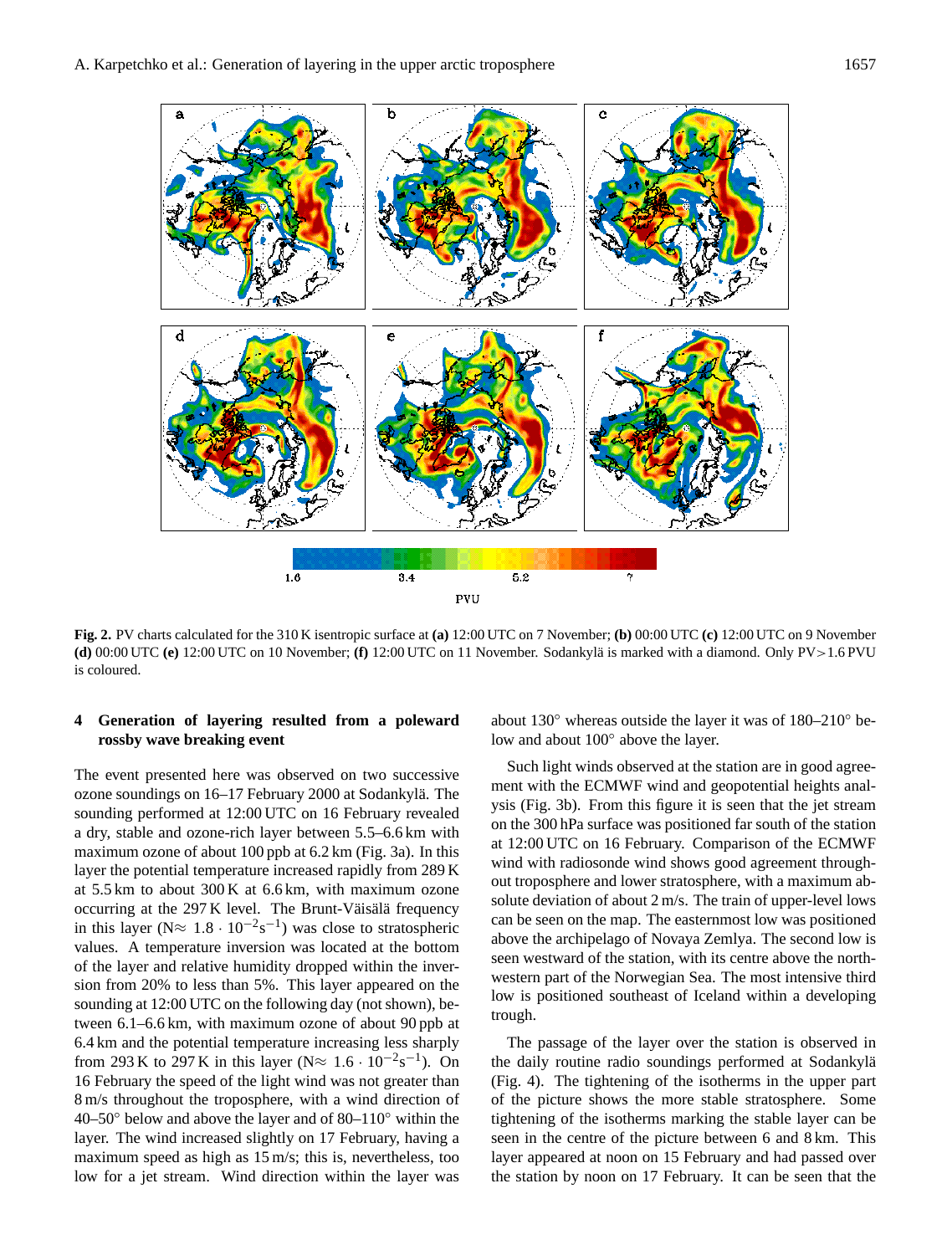



**Fig. 3.** Same as in Fig. 1 but at 12:00 UTC on 16 February 2000.



**Fig. 4.** Time series of potential temperature (red) and wind speed (green) at Sodankylä.

tropopause height before 15 February and after 17 February was positioned below 9 km at isentropic levels of about 295 K. During the passage of the layer on 15–17 February, the thermal tropopause above the station was located at altitudes of 10–11 km, corresponding to isentropic levels of 317 K. No jet stream had passed over the station since 13 February, and during the whole period, the tropospheric winds were less than 20 m/s. The bulb of less stable air between 7.5 km and 10.5 km on 15–17 February could be interpreted as a tropospheric intrusion into the lowermost stratosphere (Fig. 4). However, as can be seen from Fig. 3a, the inversion at 5.5 km does not satisfy the tropopause criteria and a well-defined thermal tropopause was positioned above 10 km.

Figure 5 shows the ECMWF isentropic PV charts for the 295 K surface. An elongated band of high PV extended from Greenland towards Southern Scandinavia, indicating the position of the upper trough on 14 February (Fig. 5a). Development of the trough started on 11 February and reached its maximum magnitude by 14 February. The dynamical tropopause, defined as 1.6 PVU, descended to about the 700 hPa pressure level, below the jet stream on the western flank of the trough. This descent was followed by tropopause fold formation. The surface cyclone and its associated cold front moved northeastward during 12–14 February, just ahead of the tropopause fold. On 15 February the surface cyclone began to decay over the southern part of the Barents Sea and the upper-level elongated band of high PVvalues became thinner and continued to stretch equatorwards (Fig. 5b). At 12:00 UTC, on 15 February, when the layer of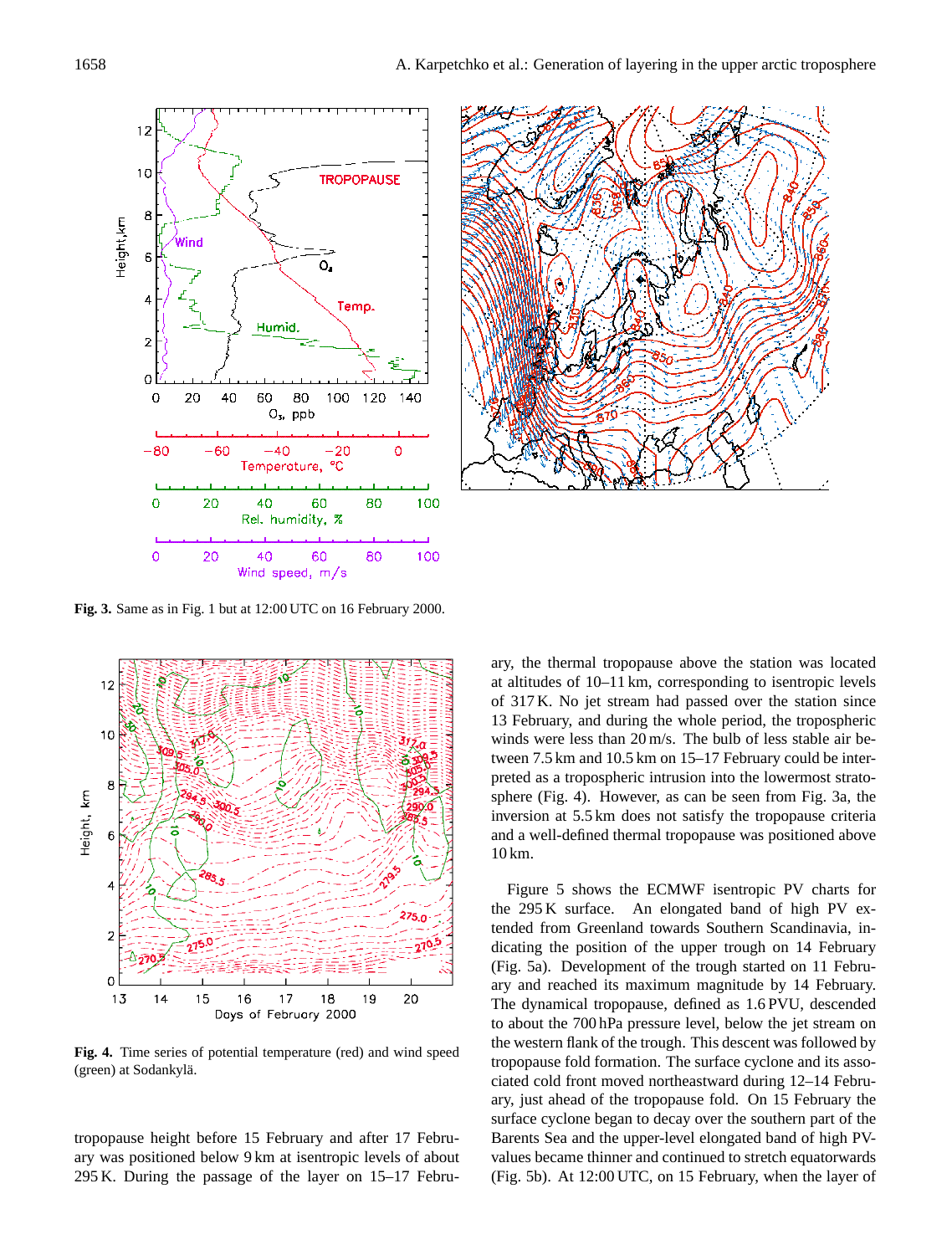я



PVU

 $2.5$ 

**Fig. 5.** PV charts calculated for the 295 K isentropic surface at **(a)** 12:00 UTC on 14 February; **(b)** 00:00 UTC **(c)** 12:00 UTC on 15 February **(d)** 00:00 UTC **(e)** 12:00 UTC on 16 February **(f)** 00:00 UTC on 17 February. Sodankyla is marked with a diamond. Only PV > 1.6P VU is coloured.

 $3.4$ 

stable air was first observed above Sodankylä, a thin belt of high PV connecting two bulbs of the initial PV area crossed Northern Finland right over the station (Fig. 5c). When the belt became broken, the streamer fragmented into two remnants, with a "finger" of high PV connected to the northern remnant being still positioned above the station (Fig. 5d–e). On 17 February this "finger" broke up into two spots, one being just above the station and another located above the southern Barents Sea (Fig. 4f). Subsequently, these spots disappeared from the ECMWF charts.

 $1.6$ 

In order to investigate more thoroughly the origin of the ozone-rich layer observed above Sodankylä, a backward isentropic trajectory analysis was made (Fig. 6). To increase the robustness of the trajectory analyses, several trajectories were calculated covering the whole high PV region that appeared above Sodankyla. We used here the same technique as ¨ Gouget et al. (2000) for the investigation of the life-cycle of a mid-latitude cutoff low. Isentropic trajectories were calculated for 295 K, corresponding to the height of the observed layer. The calculations were started at 12:00 UTC on 16 February. In total, more than 120 backward trajectories were calculated.

Figure 6a shows the trajectory endpoints at 00:00 UTC on 15 February, just before the streamer began to break up. The

trajectories that started at 12: UTC on 16 February north of 73◦ N and west of 15◦ E (red points on maps) had PV values of more than 2 PVU (Fig. 6b). These trajectories correspond to an upper-level low which had developed by 16 February above the Norwegian Sea. It can be seen that, at 00:00 UTC on 15 February, they were clustered in the northwestern part of the trough (Fig. 6a). Trajectories that initialized east of 15◦ E (blue points on maps) possessed PV values of between 1.6 and 2 and correspond to the high PV "finger" (Fig. 6b). As seen from Figure 6a on the 15 February chart, they were grouped into an elongated band which curved from the northern part of Norway to the southern parts of the Barents Sea. This band intersects the boundary contour between the stratosphere and the troposphere, which means that trajectories have transferred from the tropopause region. Thus, it can be assumed that this "finger" is a region intermediate between the stratosphere and the troposphere.

 $4.3$ 

Forward trajectories (Fig. 6c–f) were started from the same locations as the backward ones, to examine the fate of the air contained within the high PV region. Air parcels from the upper-level low remain more or less together, following the movement of the low above the southwestern part of the Barents Sea towards the Kola Peninsula. These trajectories remained in the stratosphere and moved with the low until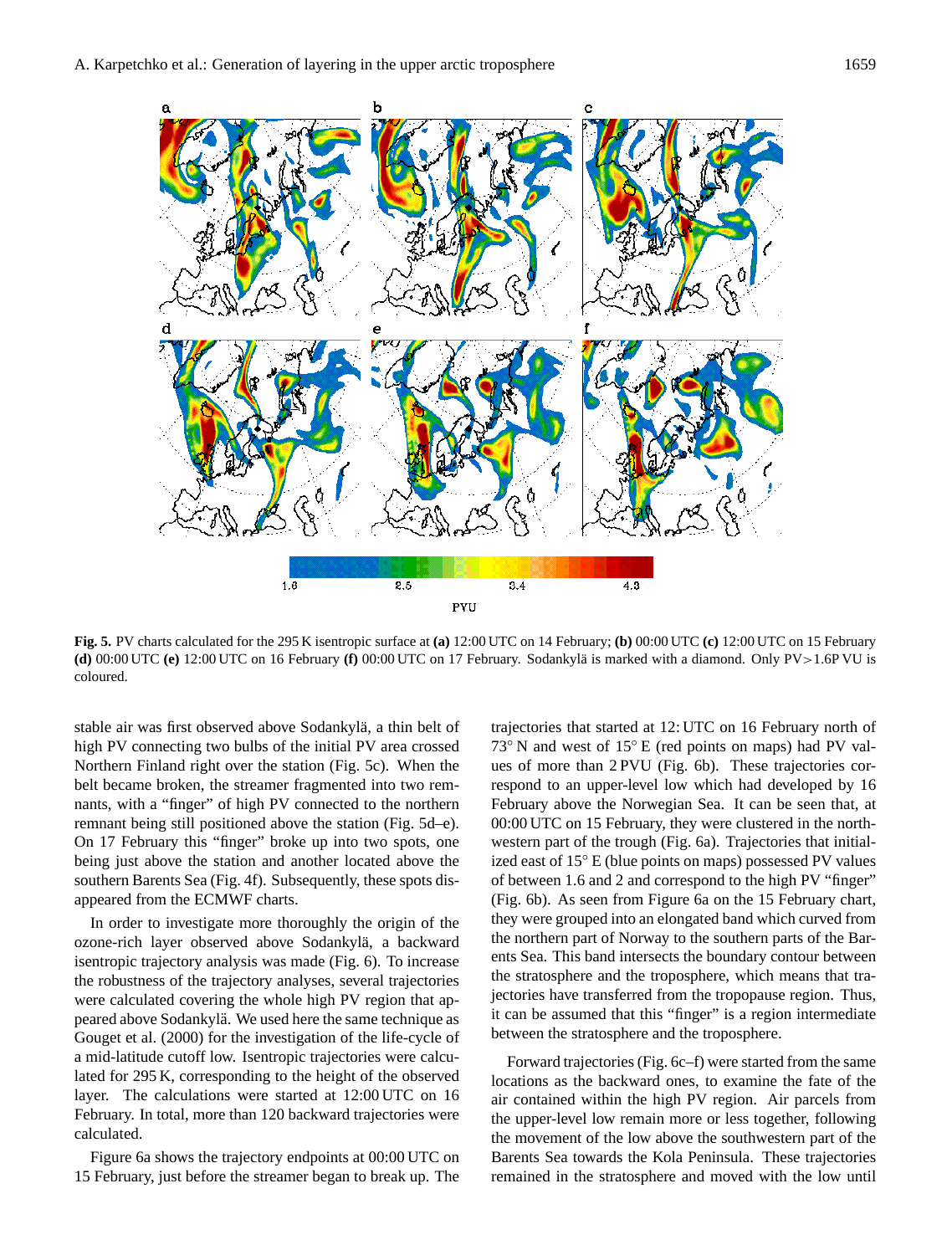

**Fig. 6.** Locations on the 295 K surface of **(a)** end-points of backward trajectories at 00:00 UTC on 15 February, **(b)** initial positions of trajectories at 12:00 UTC on 16 February; **(c)–(f)** end-points of forward trajectories at (c) 00:00 UTC (d) 12:00 UTC on 17 February; (e) 00:00 UTC (f) 12:00 UTC on 18 February. In each case the locations are superimposed on the corresponding PV chart. Only PV>1.6 PVU is coloured. Sodankylä is marked with a cross.

it became merged with a stationary trough above Siberia on 23 February. Trajectories started from the high PV "finger" separated into two groups (Fig. 6c) in the same way as the "finger" itself split into two parts (Fig. 5f). PV is a conservative tracer for the adiabatic motion, and isentropic trajectories should follow the PV distribution so long as the adiabatic restriction is valid. We believe that these small structures are real since they were resolved in both PV maps and trajectory analysis, which use different data sources. The northern group merged with another upper-level low positioned on 17 February above Spitsbergen (Fig. 6d). This group also probably remained within stratosphere and continued to move northwards within the extensive upper-level trough (Fig. 6e– f). The second group, positioned on 17 February (Fig. 6c–d) above the station, is seen to diminish in PV to tropospheric values by 18 February (Fig. 6e). These trajectories travelled from the stratosphere to the troposphere and continued to move northwards outside the stratosphere (Fig. 6f).

The life-cycle of the high PV streamer described above differs from the example presented in Sect. 3. In this case the streamer did not propagate through the polar jet stream, and the fragmentation of the initial intrusion occurred on the poleward side of the jet. Another difference is that the evolution of the streamer, as well as the observation of the layer occurred on the 295 K isentropic surface, which is somewhat below the usual heights of mid-latitude stratospheretroposphere interactions. Nevertheless, there are still some similarities, such as wave-like deformation and the break-up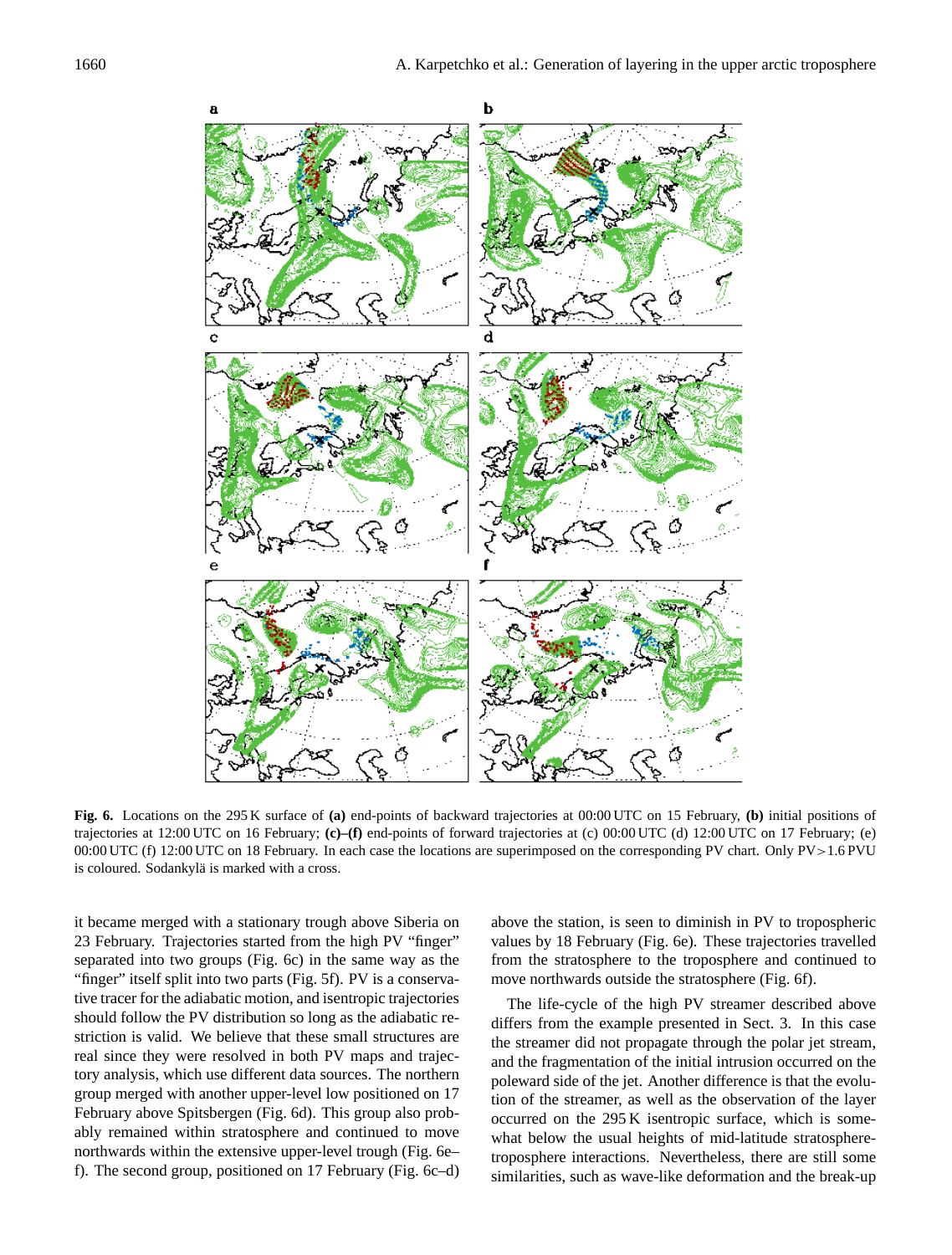of the streamer into separate vortices, which appear on synoptic charts as upper-level lows.

Consider now the isentropic level of 310 K, which is higher than the height of the ozone-rich layer but below the thermal tropopause positioned over Sodankylä at the 317 K level. Figure 7a shows the PV distribution on the 310 K level for 12:00 UTC on 16 February. A wave-like "finger" of high PV is positioned east of the station, as well as east of the analogous "finger" at 295 K. The most remarkable feature now is a thin, elongated tropospheric streamer stretching from the European part of Russia to Northern Scandinavia. The streamer tilted upstream and, in accordance with Peters and Waugh (1996), it corresponds to a P1 type of poleward Rossby wave breaking. A bulb of tropospheric air at the tip of the streamer is located just above the station. The line on Fig. 7a marks the direction of the cross section of PV (Fig. 7b). It can be seen that the tropospheric air is located above the stratospheric intrusion. The PV distribution above the station is in good agreement with the ozone vertical profile presented in Fig. 3a. High PV values are found in the ozone-rich layer on the 295 K level, while the low PV layer above the stratospheric intrusion corresponds to tropospheric values of ozone.

As in the example in Sect. 3, we conclude that the generation of layering in this case resulted from shear-induced differential horizontal advection. Air from the ozone-rich layer at the 295 K level was advected from the Arctic stratosphere, while air within the ozone minimum at the 310 K level originated from the mid-latitude troposphere. The tropospheric origin of the air at 310 K level is confirmed by both the PV chart and the cross section in Fig. 7a and b. However, in this case it was a mid-latitude tropospheric streamer that propagated north of the jet stream in the region of the weak zonal flow. Therefore, it is therefore convenient to classify this case as a generation of layering from the poleward breaking of a Rossby wave. Propagation of the tropospheric streamer resulted in a rising of the tropopause in the region limited by streamer boundaries. Horizontal ozone gradients at the streamer boundaries in combination with differential vertical shear caused folding of ozone surfaces that was observed in the vertical soundings as a laminated structure.

#### **5 Another example of poleward rossby wave breaking**

We will now present another example of upper troposphere layering resulting from poleward Rossby wave breaking. This case was observed at the Ny-Alesund station on 27 November 1994. Ozone-rich, dry and stable air was observed on the 12:00 UTC sounding at 5 km (Fig. 8a), corresponding to about the 300 K isentropic level. A temperature inversion was observed throughout the lower part of the ozone layer; the relative humidity dropped within the inversion from 70% at its bottom to lower than 20% at its top. The minimum in relative humidity was located higher than the ozone maximum. Another peculiarity of this example is that the relative humidity reached values of more than 60% at about 6.5 km, above the stratospheric layer.

In this case the station is located at the edge of the polar vortex, north of the tropospheric jet stream (Fig. 8b). A large trough located over Russia southeastward of Spitsbergen is the most dominant synoptic-scale feature in the figure. This developed during previous days as the result of an equatorward jet stream excursion. Poleward advection of tropospheric air at the 310 K level can be seen in Fig. 9a as a band of low PV values west of the trough just above the station. This tropospheric streamer tilted upstream and its tip began to roll up above eastern Greenland. Upstream tilting and thinning of tropospheric streamers are characteristics of a P1 poleward Rossby wave-breaking scenario. A cross section of PV through the streamer (Fig. 9b) shows a layer of high PV tilted from the stratosphere into the troposphere. The PV maximum above the station is positioned at about 300 K, which is in good agreement with the ozone sounding measurements. As in the case in Sect. 4, propagation of the tropospheric streamer poleward through the jet stream lifted the tropopause higher than 310 K level. Outside the boundaries of the streamer, the Arctic tropopause was positioned at about 302 K and 295 K south and north of the streamer, respectively.

### **6 Statistics of layering observation in troposphere**

We now consider the statistics of layers of stratospheric origin in the upper and middle troposphere obtained from Sodankylä and Ny-Ålesund data sets over the period 1989– 2000. We used the criteria for stability, ozone and humidity described in Sect. 2, in order to pick out all the cases when stratospheric layers were observed in the troposphere. All the tropopause fold cases with high wind speeds and vertical wind shear were rejected from the final statistics. The fraction of the fold events at the stations was found to be about 6% at Sodankylä and about 5% in Ny-Ålesund. The remaining cases were regarded as layers of stratospheric air in the troposphere resulting from the shear-induced differential horizontal advection or, shortly, filaments. It turned out that only 15 cases (2% of all observations) for Sodankyla¨ and 26 cases  $(3%)$  for Ny-Ålesund, including the examples presented in the previous sections, fulfilled the criteria. Analysis of the synoptic situations, as well as the isentropic PV charts for the cases showed that only a minor fraction of them could be attributed to equatorward Rossby wave breaking. At the more southern station of Sodankylä, layers were observed equatorward of the jet stream in 3 cases (20% of all layering events at Sodankylä), including the case presented above. Stratospheric streamers analogous to that presented in the case study in Sect. 3 were found in the vicinity of the station in all these events. Such filaments were never observed at Ny-Ålesund. This can probably be explained by the geographical location of the station, so far north of the usual position of the tropospheric jet stream. A large caseto-case variability in the synoptic situations was observed for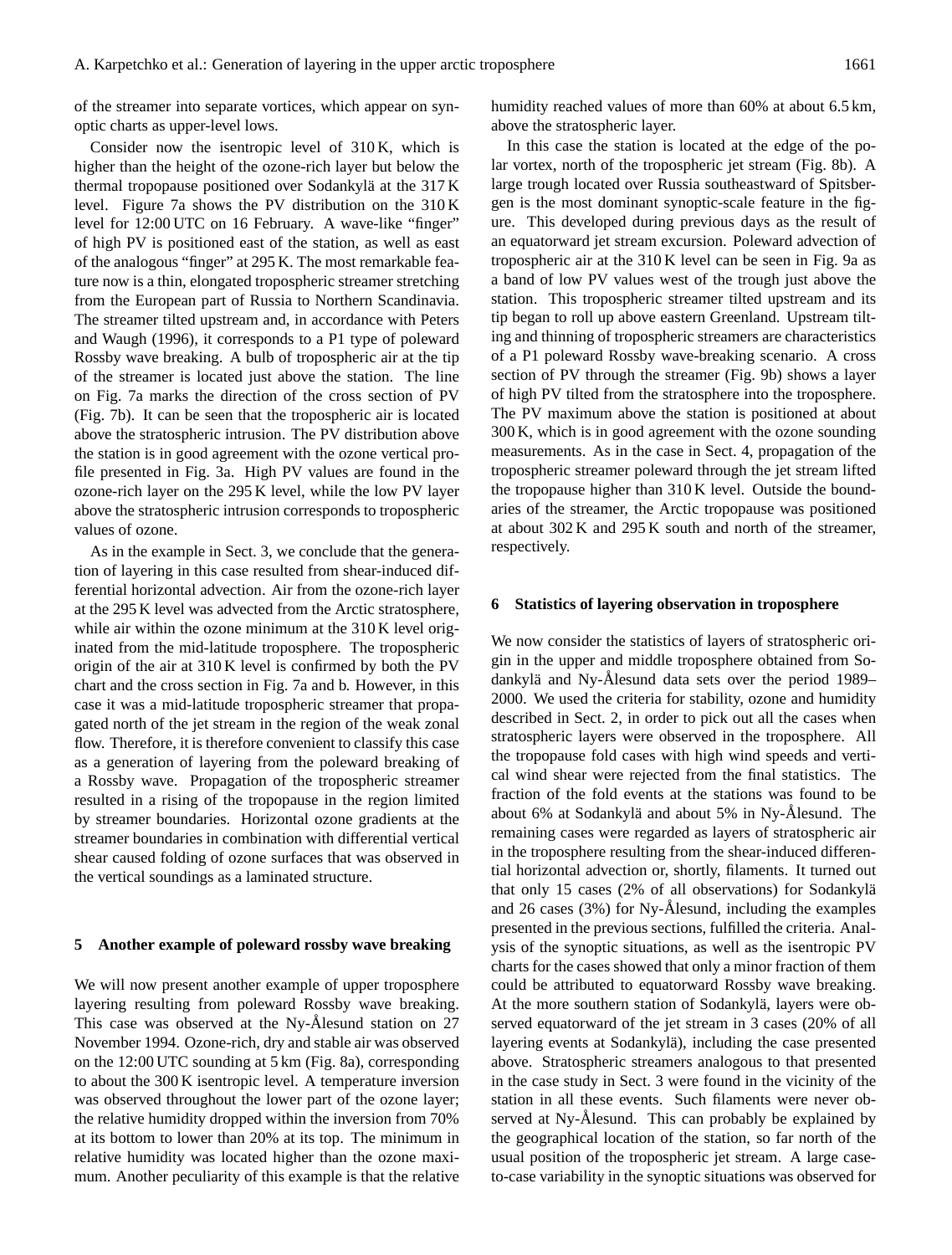

Fig. 7. (a) PV chart for 310 K at 12:00 UTC on 16 February. Sodankylä is marked with a diamond. Only PV > 1.6 PVU is coloured (b) Cross section of PV along the black line from (a) across the tropospheric filament. The station is marked with an arrow.



Fig. 8. Same as in Fig. 1 but at Ny-Ålesund at 12:00 UTC on 27 November 1994.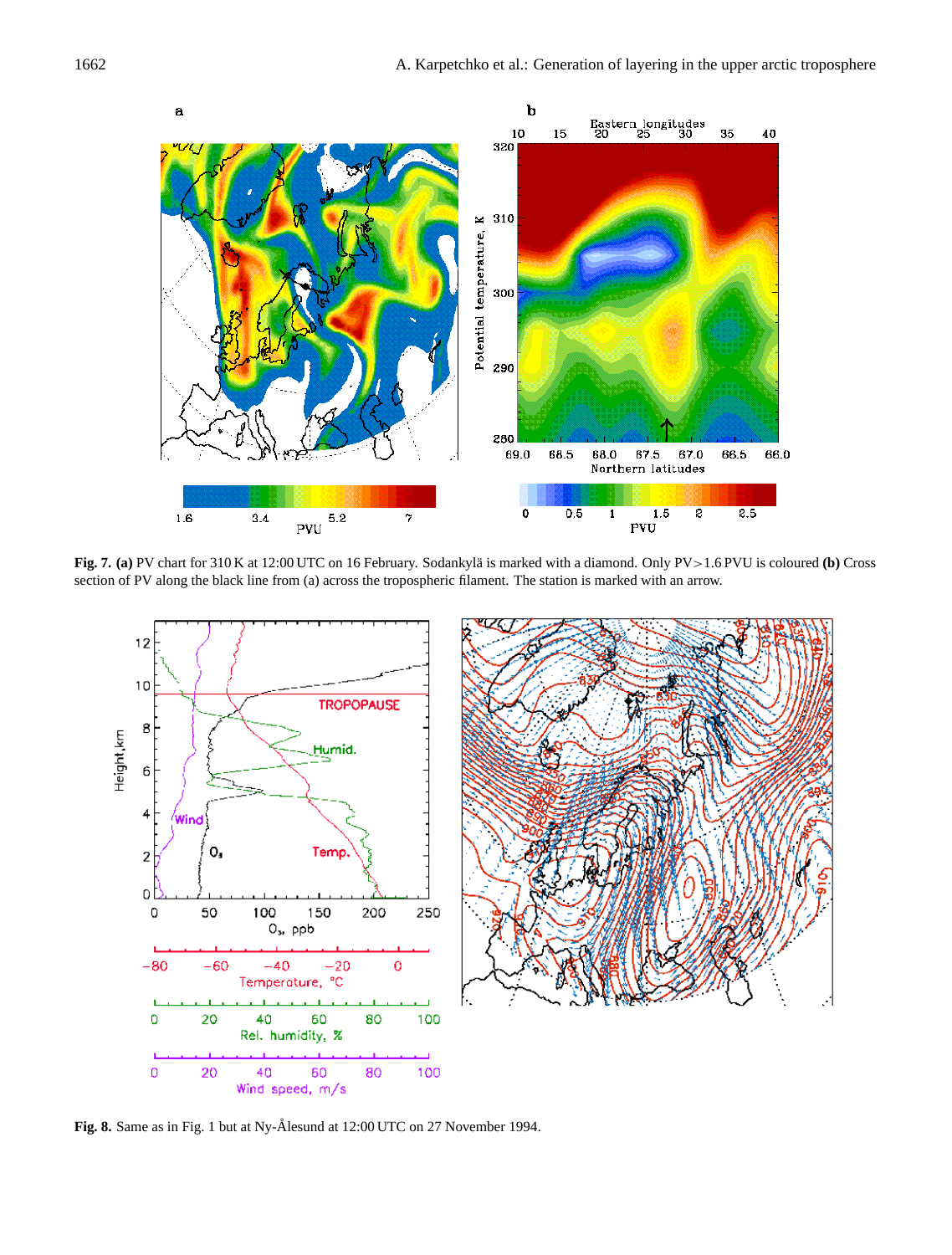the second group of stratospheric laminae that were detected north of the jet stream. Nevertheless, in about half of all the cases, streamers of tropospheric air were found in the vicinity of the stations on isentropic surfaces just above the stratospheric layers detected.

As was suggested in the Introduction and shown in the case studies, tropopause fold development usually precedes the generation of filaments. This implies that the frequency of filament observations should be of the same magnitude as that of tropopause fold occurrence. Comparison of the fraction of the filaments with the fraction of the folds shows that the first one is about 2–3 times less. On a global scale, tropopause fold occurrences were derived from meteorological analysis by seeking a combined maximum of Q-vector divergence and PV in the upper troposphere (Beekmann et al., 1997). It was found that some 20–30 folds per year occur in the Northern Scandinavia and Barents Sea region (see Beekmann et al., 1997, Fig. 2). In order to convert the number of folds into a fraction of time, it was assumed that the time scale of a fold is about 1 day. This yields a fraction of folds of 5–8%, which is comparable to the fold statistic obtained in the present paper. Again, it is seen that the filament fraction is about 2–4 times less than the fold fraction.

It should be kept in mind that the criteria used in our investigation were developed for tropopause fold detection. Stratospheric air injected within a tropopause fold into the troposphere interacts with tropospheric air for a shorter time than the aged layers investigated here. Adjustment of the algorithm to detect long-lived filaments probably would have resulted in the detection of only most intense cases. A different frequency of the filaments would be obtained if we were to take into account the fact that, during the advection following the initialization of the intrusion, the air parcels could have lost some of their stratospheric characteristics through diabatic processes. Forster et al. (2000) investigated the decay of an idealized stratospheric filament within the troposphere due to radiative processes. They found that, over a period of 10 days, a pure PV anomaly with a horizontal scale much larger than its vertical scale decays through radiation to some 25% of its initial strength. It was also found that, if dryness of the stratospheric filament is taken into consideration, the PV anomaly decays after 10 days to some 40% of its initial strength. For the events investigated in our case studies, the period between the initiation and the observation of the layers varies between 2 and 4 days. Taking into account the model results of Forster et al. (2000) and assuming an exponential rate of decay, we find that a static stability anomaly, that is part of a PV anomaly decays to some 70% of its initial strength after 3 days. Assuming then that an ozone and humidity anomaly would decay at the same rate, we relaxed our criteria for stability, ozone and humidity by 30% each.

These modifications in the criteria resulted in an increase in the fraction of filaments to  $6\%$  for Sodankylä and to  $7\%$ for Ny-Ålesund. This value shows quite good agreement with the previously mentioned tropopause fold frequency. Since layers observed at Ny-Alesund are associated with the poleward wave breaking, they should be connected with the tropopause folds which occurred south of the station. The maximum of tropopause fold occurrence is observed in the latitude band 40–70◦ (Beekman et al., 1997) and it probably explains some exceeding of the filament over fold fraction at the station.

Statistical results presented above depend on criteria used for their derivation and so should be taken with some care. For example, relaxing criteria for stability, ozone and humidity by 50% each would result in an increase in the fraction of filaments to 8% for Sodankylä and to 9% for Ny-Ålesund, whereas relaxing by only 10% would result in a fraction of about 3% for both stations. More important is to stress that, according to our results, laminae in the mid- and upper troposphere are common in the Arctic. Their occurrence is not confined to the Arctic jet streams which were earlier investigated by Shapiro et al. (1987). Rather, they are ubiquitous elsewhere because of quasi-horizontal transport due to the breaking of Rossby waves. Quasi-horizontal transport of the laminae in low latitudes far away from the jet stream was observed also by Zachariasse et al. (2000), who revealed signs of stratospheric intrusions into the deep tropics in more than one-third of the ozone profiles.

## **7 Conclusions**

Stratospheric laminae in the troposphere are of great interest in stratosphere-troposphere exchange. This paper presents, to our knowledge, first detailed case studies and statistics of stratospheric layers observed in the Arctic troposphere. Since layering near the Arctic jet stream associated with vertical tilting of the stratospheric air in the tropopause fold has been studied before (Shapiro et al., 1987), we concentrated here on the layers resulted from horizontal transport away from the jet stream, which we refer to as filaments. The ozonesonde data bases for two stations in the European sector of the Arctic were used to investigate the generation of filaments in the upper and middle troposphere. It is known that shear-induced differential advection can cause tracer surfaces to stretch, leading to quasi-horizontal laminae-like tracer structures (see Appenzeller and Holton, 1997, Fig. 1). The formation of both stratospheric and tropospheric streamers and their propagation that can be seen on isentropic PV charts, represent an example of shear-induced differential advection. Stratospheric streamers that propagate through the polar jet stream into the upper troposphere are a common feature of mid-latitude weather system development (Appenzeller et al., 1996). It was shown in this paper that advection of these streamers can generate laminae-like structures in ozone, as well as in static stability profiles. The Arctic stations examined in this paper are usually located to the north of the polar jet stream. Nevertheless, it was found that during poleward excursions of the jet stream, stratospheric streamers generated near the jet can be observed at these Arctic stations south of the jet stream, although they only account for a small fraction of observed layering events. In a dynamical context the formation of stratospheric stream-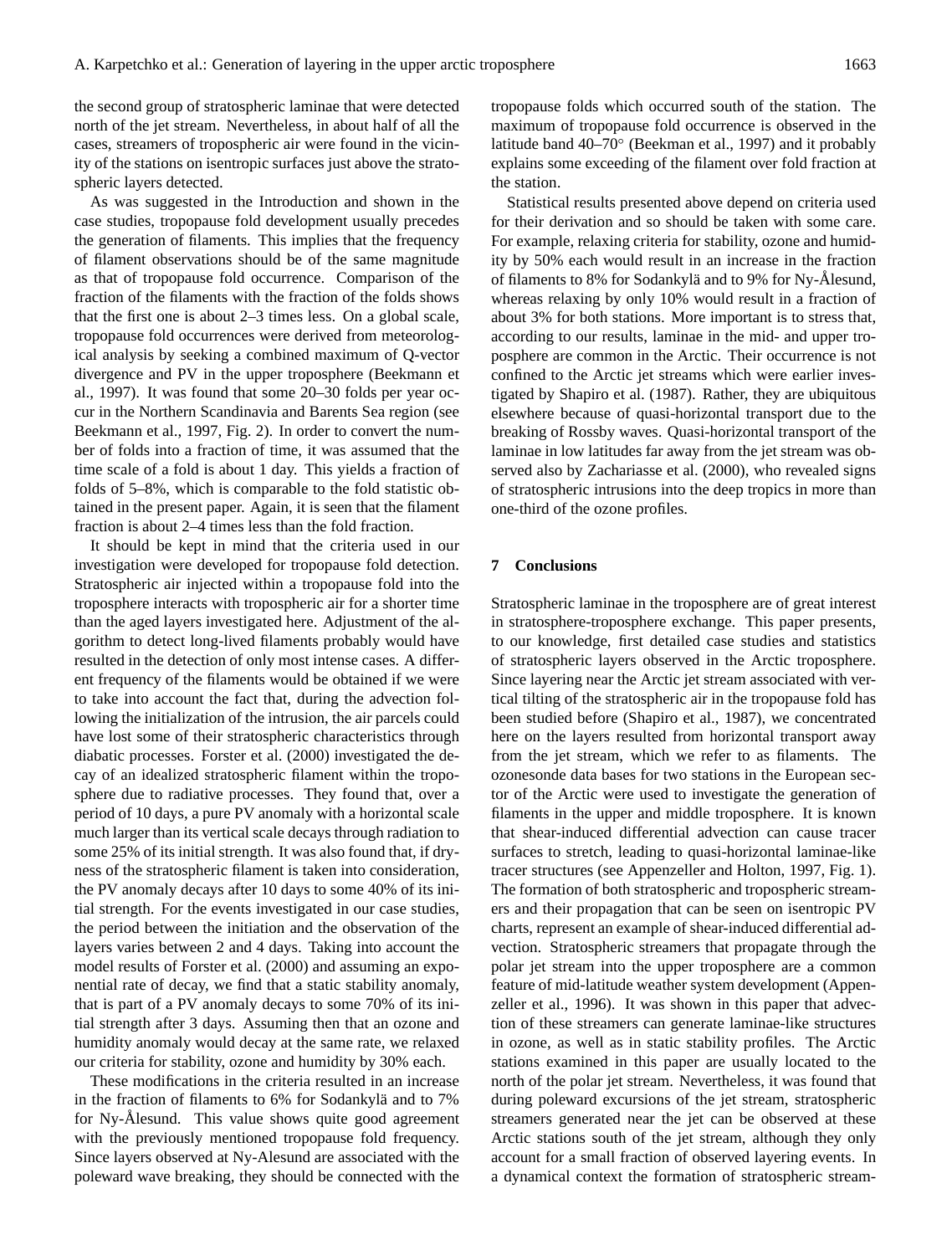

**Fig. 9. (a)** PV chart for 310 K at 12:00 UTC on 27 November 1994. Ny-Ålesund is marked with a diamond. Only PV > 1.6 PVU is coloured **(b)** Cross section of PV along the black line from (a) across the tropospheric filament. The station is marked with an arrow.

ers can be referred to as equatorward Rossby-wave breaking. In the same manner, formation of tropospheric streamers that propagate through the jet stream poleward is known as poleward Rossby-wave breaking. It was found by Bradshaw et al. (2002), that the vertical gradients in background wind fields that govern the growth in the Rossby wave amplitude can lead to the generation of layers in the lower stratosphere poleward of the subtropical jet stream. The mechanisms causing laminae formation in the upper troposphere north of the polar jet stream examined in this paper are, in principle, the same. However, we found that the propagation of the tropospheric streamers investigated here can cause the tropopause to rise in the region limited by the streamer boundaries. This produces gradients of ozone on isentropic surfaces intersecting the tropopause. Differential vertical shear at the streamer boundaries converts horizontal ozone gradient into vertical ozone gradient, which is observed in the vertical soundings as a laminated structure. Differential advection was evident from the observation of a significant shift of wind direction through the filaments in all investigated cases and it enhances initial layering which could develop during the subsidence of the air in the tropopause fold. In general, according to our investigation, formation of the filaments looks as follows: subsidence of the air in the tropopause fold during upper-level front development; streamer formation and propagation with subsequent horizontal stretching of the ozone surfaces and lamination at the streamer boundaries during Rossby-wave breaking.

The importance of the streamers as STE agents was dis-

cussed in detail by Appenzeller et al. (1996). Break up of the streamer into separate vortices on the isentropic surface points to the irreversibility of the process. Horizontal stretching and lamination, studied in the present paper, substantially enhance the potential for the mixing due to an increase in the surface area of the intrusion. Some indications of the irreversible mixing were obtained here from the trajectory analysis. A statistical study revealed that layering due to poleward Rossby wave breaking accounts for at least half of the all layering events detected in this survey. In general, assuming a lifetime of the filaments of 3 days, we found signs of stratospheric intrusions away from the jet stream in about 6– 7% of all soundings at both stations in the period 1989–2000. These estimations suffer, in some extent, from uncertainties in the quantitative definition of filaments. It is possible, for example, that filaments older than 3 days were not included in these statistics. Nevertheless, we believe that layering in the upper troposphere generated by Rossby-wave breaking represents an important mechanism in the stratospheretroposphere exchange in the Arctic.

*Acknowledgements.* We wish to thank H.Aulamo for helping in the ECMWF data retrieval. The ECMWF is acknowledged for providing meteorological analysis data. We would like to thank the NOAA Air Resources Laboratory for the on-line trajectory calculation service.

Topical Editor O. Boucher thanks two referees for their help in evaluating this paper.